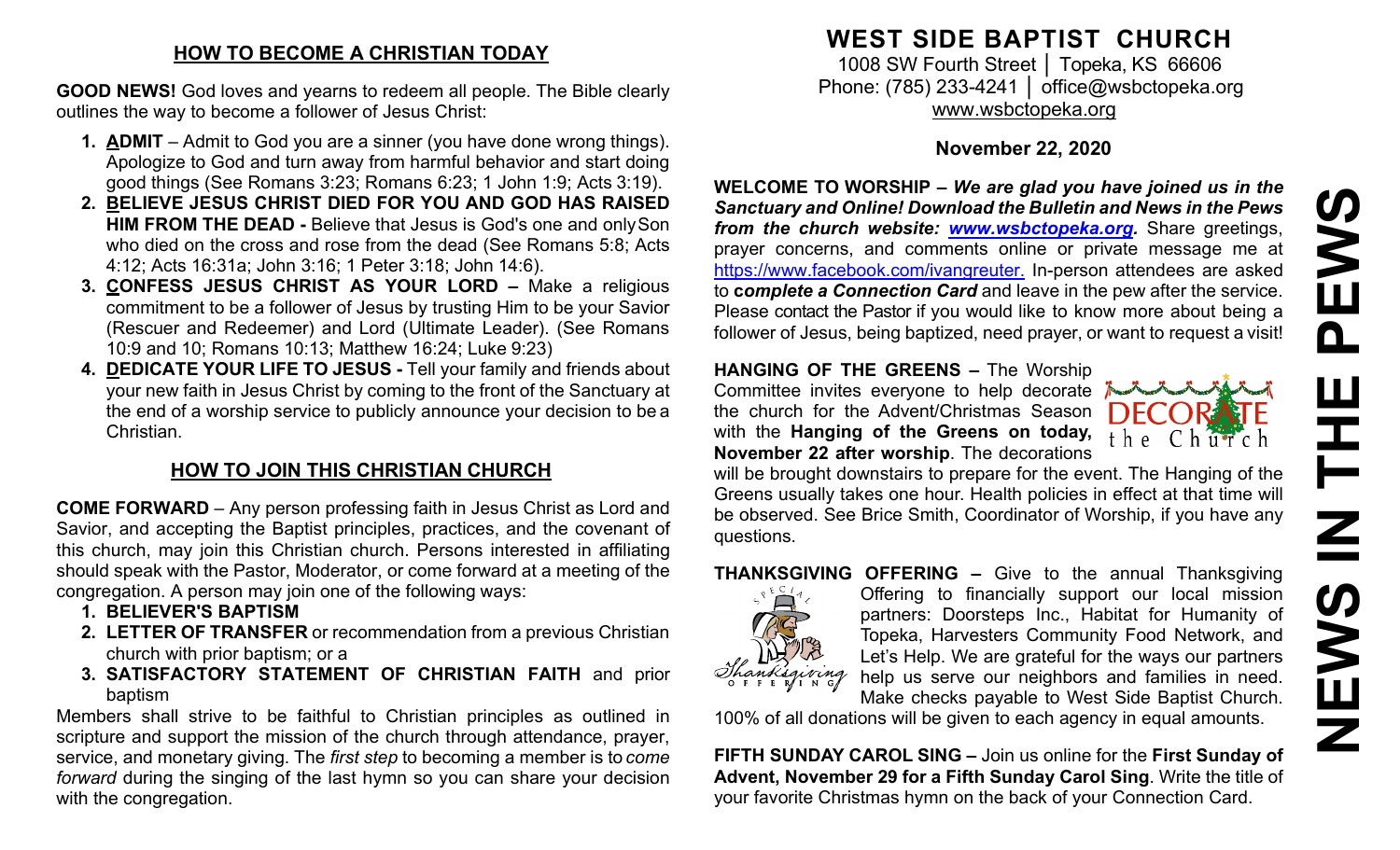**PUBLIC HEALTH NOTICE: RED PHASE – BUILDING CLOSED TO PUBLIC UNTIL FURTHER NOTICE –** To mitigate the spread of the Coronavirus (COVID 19), the Church leaders have enacted *Phase Red Protocols* on the advice of our Executive Minister, the Governor of the State of Kansas, and Shawnee County Health Officer. Effective immediately until further notice:



- 1. **BUILDING CLOSED** to the public.
- 2. **MASKS REQUIRED -** All persons (age 6 and older) are required to **WEAR A MASK IN PUBLIC including employees of the church,** with certain exemptions apply including all children *age 5 and under*, when social distancing (keeping six feet of distance between yourself and others outside your household, except for occasional or incidental moments of closer proximity) is not possible. (see SNCO Emergency Order #2020-68 and the Governors Executive Order #20-68 Mandatory Mask Protocol).
- 3. **LIMIT MASS GATHERINGS to 10 persons (including weddings)**
- 4. **HIGH RISK INDIVIDUALS and PARENTS AND SMALL CHILDREN should take more intensive precautions including** *staying-safe-athome*. High-risk individuals include those with underlying medical conditions, including chronic lung disease, asthma, heart conditions, severe obesity, chronic kidney disease, liver disease, or who are otherwise immunocompromised.
- 5. **NURSERY CLOSED –** The church nursery will be CLOSED today until December 12 for cleaning and sanitizing.
- 6. **CHILDRENS PROGRAMS** are **SUSPENDED** including Sunday School (all ages including youth), Children's Church, Youth Bowling League, etc.
- 7. **SOCIAL SERVICE PROGRAMS will operate in MOBILE DISTRIBUTION.**
- 8. **WORSHIP and BIBLE STUDIES will be offered REMOTELY (online).**

For more information about preventing the spread of COVID 19, visit: <https://www.snco.us/hd/coronavirus> or the Centers for Disease Control and Prevention website [\(www.cdc.gov\)](http://www.cdc.gov/).

STAY HEALTHY / STAY SAFE - All Shawnee County residents must comply with all health codes, emergency orders, and public health protocols including:

- **1. Clean and Disinfect Surfaces** The church will follow industry-specific guidelines and business sector best practices
- **2. Face Masks** Persons are required to wear face coverings or masks (bandanas, gaiters, and masks with valves or vents do not qualify)
- **3. Maintain Social Distancing** (individual or family groups must stay at least 6' feet apart; refrain from hugging, shaking hands, or other forms of contact; no greeters or ushers)
- **4. No Visits to Long-term Care Facilities or Correctional Facilities**
- **5. Practice Good Hygiene** (e.g., wash hands frequently with soap and water for at least 20 seconds; avoid touching your eyes, nose, and mouth; cover coughs and sneezes into an elbow or tissue, throw the used tissue away and immediately wash your hands)
- **6. Remain Home when Sick or a Family Member is Sick** (follow isolation and quarantine orders issued by state or local health officers)
- **7. Staff and Employees will Work Remotely or Limit Access to Offices.**
- **8. Stay Informed** (e.g., local and county governments retain authority to impose equal or more stringent restrictions on businesses during the phases, except as to essential functions in KEFF and constitutionally protected rights).

**BABY CLOSET –** The **Baby Closet is CLOSED** to the public and will operate in **MOBILE DISTRIBUTION ONLY** until further notice. Families may pick-up **diapers, formula ointments, and wipes on WEDNESDAYS from 3:30-5:30 pm at the North Door.** Parents may leave a message on the Baby Closet voice mail for supplies. A volunteer will return the message within 48 hours.

**BIBLE STUDY ONLINE** – **NO BIBLE STUDY ON NOV. 25** (Thanksgiving Break). Join us for **"The Psalm Book of Israel" Bible Study on Wednesday MORNINGS ONLY at 10:30 am in Holmer Hall (face masks, mass limit, and social distancing required) or ZOOM (see email for link and password).** 

**FOOD PANTRY –** Free Fruit and Vegetable Food Pantry on **Wednesdays from 3:30 to 5:30 pm, while supplies last**. **MOBILE SITE**: enter western PARKING LOT from  $4<sup>th</sup>$  and CLAY Streets; do not park or exit your vehicle. Equal Opportunity. \*All food is available at no cost. **FACE COVERINGS or MASKS REQUIRED.** No Food Pantry on Wed., Nov. 25 (Closed for Thanksgiving).